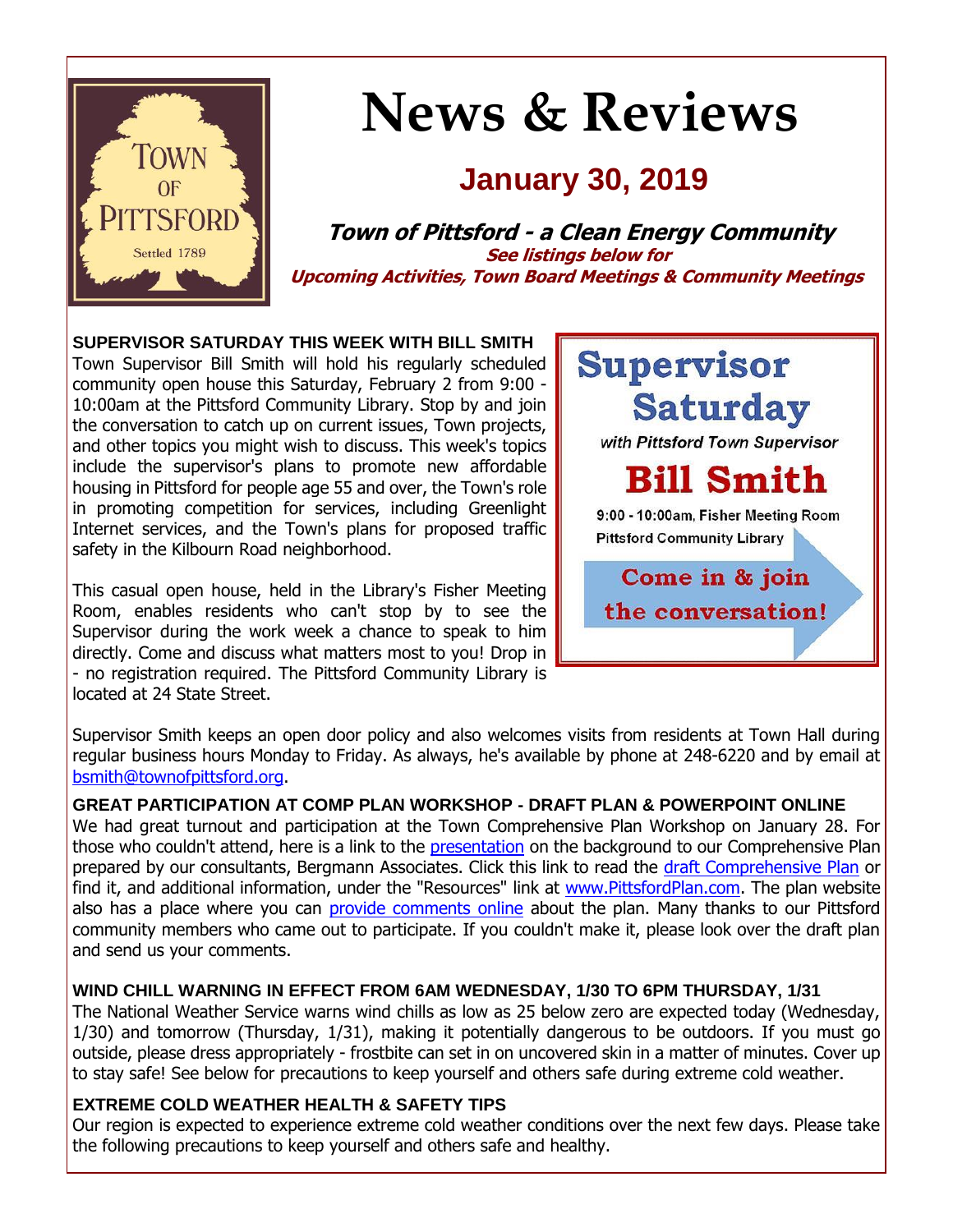#### **During Extreme Cold Weather:**

- Continue to **monitor the media for emergency information** and **follow instructions** from public safety officials.
- **Minimize outdoor activities** for the whole family, particularly for the **elderly, youths and pets**.
- **Dress in several layers** of loose-fitting, lightweight clothing instead of a single heavy layer. Outer garments should be tightly woven and water repellent.
- Wear a **hat, mittens** (not gloves), and sturdy **waterproof boots** to protect your extremities.
- **Cover your mouth** with a scarf to protect your lungs.
- **Check symptoms of hypothermia** including inability to concentrate, poor coordination, slurred speech, drowsiness, exhaustion and shivering.
- Take recommended **safety precautions** when using **space heaters**, a **fireplace**, or a **wood stove** to heat your home. Keep a fire extinguisher handy.
- Make sure emergency generators or secondary heating systems are **well ventilated**.
- **Check for carbon monoxide poisoning** check your CO detector, **do not use** generators, kerosene heaters and other gas-operated equipment inside the home.
- Be a good neighbor. **Check on family, friends, and neighbors**, especially the elderly, those who live alone, those with medical conditions, and those who may need additional assistance.

#### **TOWN JOB OPENING: SENIOR CENTER KITCHEN STAFF, PART-TIME Applications due by February 8**

The Town of Pittsford has an opening for a part-time kitchen staff member for our senior lunch programs. The position is responsible for working directly with Senior Center participants, volunteers and staff in planning, organizing and supervision of the senior lunch programs. Kitchen duties include preparing the kitchen serving area for daily food service, preparing hot and cold food items for serving, and serving all food in compliance with Department of Health procedures. This position is scheduled Monday, Tuesday, Wednesday and Friday from 09:30AM-1:30PM year round. For a complete job description and application information visit the "Employment Opportunities" page link under the "Contact Us" tab on the Town website, or click this link:

[www.townofpittsford.org/files/publications/job\\_postings/Job\\_Opening\\_Seniors\\_Kitchen\\_Staff-011819.pdf](http://r20.rs6.net/tn.jsp?f=001zY6MyU1Pebu63HhS_eoYwLc8JB6F9MHYdKH1nL4U-g5twfiyhy6pHGMibMs70AIvp9o_YlnOPoefGd4x3gluboIfdMVRjm6uN5NKIQK4gbp7ir0sw12UfNK--5xBrB_Eeil4pC9RSqqs0j1klZhdxUcyevzy4wufl8CwXUvI_uMxeJq4JU22uPVsr08Yq1ocL1Y8_4M1kE0hGiYmhJB4MqET-23KVy9Pm2HIG_0h955Kc9aolLGV5vLPoI3t7__YDZ00CB2eBHFGFCZwM0z0LOPtMKAfc8oxdQgv9RZ_TDEkgJnmSiFv2wRDFP8bpSa1VAzRPXko0V6qfB-bxezkC-8NVzBgz4d6KFHxj91MTrQEgNnAUclt2ccs6Z-BrG_4j8T0_rOUrMi9ZHNWPAWnvA==&c=uk_8dshUDyJbFG5jUD2Yf1W0qFe4vmmCDDK5hQgnQ72TEIPgJU4MYw==&ch=SE1EsnbNTOE-sysdP3B42qkHjWudvoqov-C5mp69ulw0CqUQ7ozvkg==) 

**For complete job descriptions and application information for all open positions**, visit the Town's job listings web page at [www.townofpittsford.org/home-pittsford-employment-opportunities.](http://r20.rs6.net/tn.jsp?f=001zY6MyU1Pebu63HhS_eoYwLc8JB6F9MHYdKH1nL4U-g5twfiyhy6pHMXK3XpOSgZEAoGjzZ63bN8bQXjm2rCc5mlbCTND-UEUgBU_Vw8TNSCaucJhUibsDReNQvBnR3vDSD5EQC2MqEzsxuR9912cgmjTC0K0SvsWfW5lYkASbHWUg08Tc6CQwB-xAvfdiSzuzQDnIvbsn9nnCvuPBDPNXjFdtfUBemt328iZgLbWuaMEXTAPbKlDQSO_ekG7vm2vvbmBTFQWdkhtjl-2i55MIcznAGng3f--P-5PmSvEBDdy_YoN__Q2NvhKOOlpQCMo9rNsXiQTZRDWOW3TzMk_iXZ4Qn0hPf3p&c=uk_8dshUDyJbFG5jUD2Yf1W0qFe4vmmCDDK5hQgnQ72TEIPgJU4MYw==&ch=SE1EsnbNTOE-sysdP3B42qkHjWudvoqov-C5mp69ulw0CqUQ7ozvkg==)

#### **BLACK HISTORY MONTH FRIDAY MOVIE MATINEES BEGIN THIS WEEK**

Our **Black History Month programs at the Library** begin this week with the first of three Friday afternoon **Movie Matinees.** Join us February 1, 8 and 15 at 1:00pm in the Fisher Meeting Room for a different movie each week that commemorates black history. The program is free and open to the public and includes free popcorn! No registration required. The performance licensing agreement prevents us from "advertising" the movies shown at the Library, but you can pick up a program brochure at the Library Information Desk or call 249-5481 for a listing of the movie titles.

The Pittsford Community Library is located at 24 State Street. For information about other upcoming Library programs, visit the [Library's online program calendar](http://r20.rs6.net/tn.jsp?f=001zY6MyU1Pebu63HhS_eoYwLc8JB6F9MHYdKH1nL4U-g5twfiyhy6pHJ12s6JULFhq6ObCFlGlQsLfOchG_Qpg_tqKJsLrK5qU7Y1nfjS7LZzx06AH84qpEENfGyEN8Vbo_cO0laBWUrsjSkCr5DIpaiy_TpTUNKt6Mggy9oL20AKd1MPurEm3EDyyNFN4gOH_Ugzc8HX7ADN9TCQc5mWetjjuKnxTrGoUSDbwI8Zd7LSoXX6xLXfS7QaujlM1ZYdr_ycmHvghdP3poep_eXs0No1FKB4UnRjSv2QQXYW6p96y8tjI6TMMpffZOsC925qF-c6WtsVTnAraCsi53Ot9xKA3EC-B1FNurTQt8KOtHwDOIUIcw7ScIO3UVMWwhcIzcne4Bu0C9zuFPFuyfxJMLg==&c=uk_8dshUDyJbFG5jUD2Yf1W0qFe4vmmCDDK5hQgnQ72TEIPgJU4MYw==&ch=SE1EsnbNTOE-sysdP3B42qkHjWudvoqov-C5mp69ulw0CqUQ7ozvkg==) or call 249-5481.

#### **SENIORS' VALENTINE'S DAY LUNCH & PROGRAM WITH SUPERVISOR SMITH | FEBRUARY 12**

Seniors, join us for a wonderful Valentine's Day luncheon and a literature discussion with Town Supervisor Bill Smith on Tuesday, February 12. Supervisor Smith will share his thoughts about the works of author Jean Sheppard. The lunch and program will be held at 12noon in the VanHuysen Community Room of the Spiegel Pittsford Community Center. Lunch includes beef on kimmelwick, potato salad, cole slaw and a special Valentine's Day dessert. Cost is \$6.00 per person; **advance registration and payment is required**. For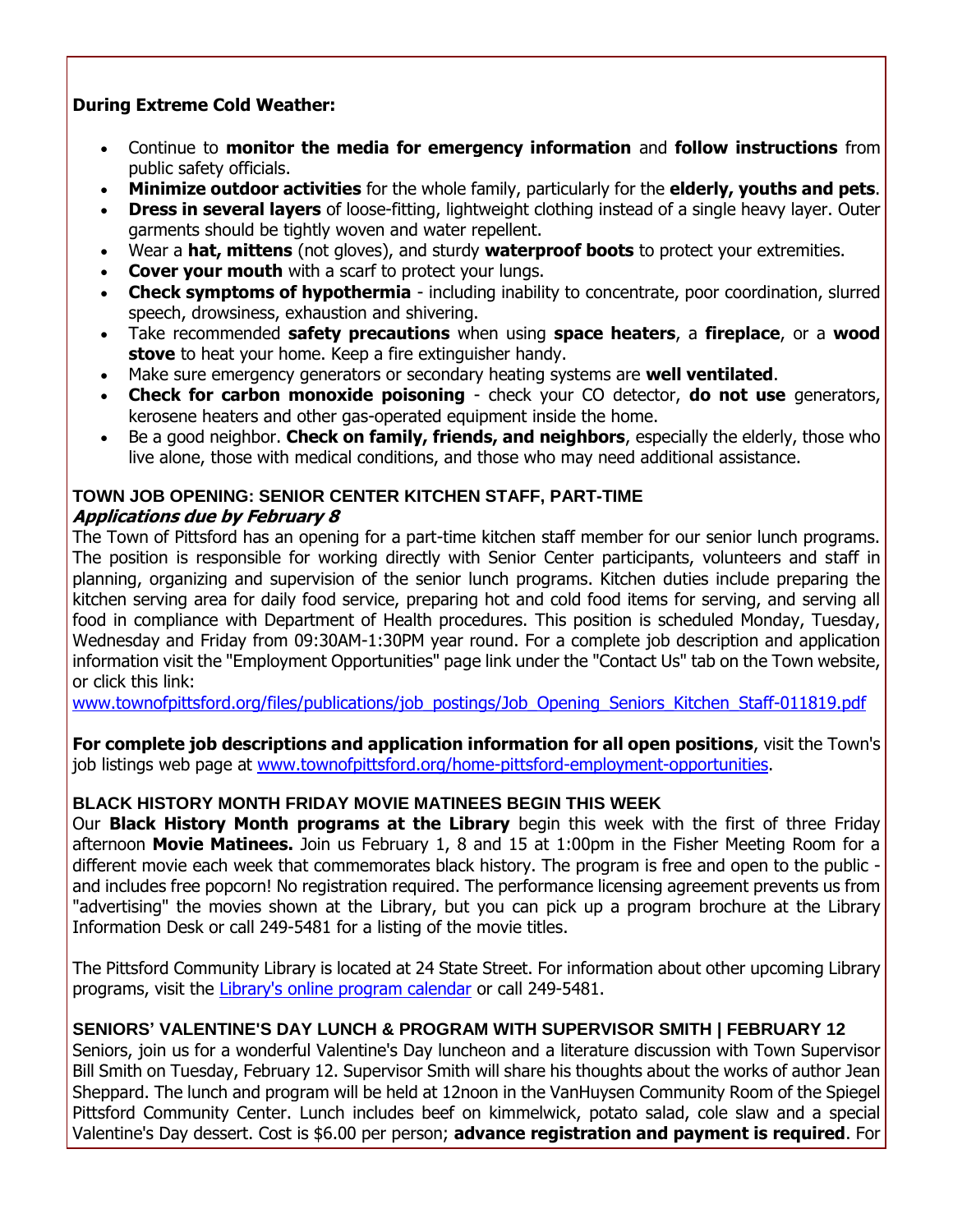more information and to make your reservation, stop by the Pittsford Seniors Office in the Community Center or call 248-6235.

The Town of Pittsford's Community Center is located at 35 Lincoln Avenue. To learn more about all of our wonderful programs for seniors [click here to visit the Seniors page](http://r20.rs6.net/tn.jsp?f=001zY6MyU1Pebu63HhS_eoYwLc8JB6F9MHYdKH1nL4U-g5twfiyhy6pHNqP_14493z9yIaayXIPfBWh2IPBpOT4F128cv25pOPtYhStDJlJsSoCNTYZ8ZnI7Mz0l_8dmh_XZvr11iCDWEM2jeiHqCasnyqRfW3GvkbwY_Fv9azFziebmnL7yK04buih7Y7XLwAk8Tt8vL6A8ZbZ5K8HfR5LsnhI0vJuqbuo_UGt2gMWHj65B0ywJ7T6xDjguNTITk-NUOvr4k8sFyEvS9WiFxKQwqCi7SbkTLVr11FQ309jDTIhFWpAhRsg6A==&c=uk_8dshUDyJbFG5jUD2Yf1W0qFe4vmmCDDK5hQgnQ72TEIPgJU4MYw==&ch=SE1EsnbNTOE-sysdP3B42qkHjWudvoqov-C5mp69ulw0CqUQ7ozvkg==) on the Town website or read our Seniors [program info brochure online.](http://r20.rs6.net/tn.jsp?f=001zY6MyU1Pebu63HhS_eoYwLc8JB6F9MHYdKH1nL4U-g5twfiyhy6pHEX_6LcazqG0A2vHRSKG3ppoFkneMRtV-hY46wEiORMknxkdtqf_mzDTT9BWBm1iAGVKf3tgUo3JmsR1akI-nZ-T8sv0tQDcM6RgEy66xv_4ifk27eqqddNSjdF-ZMyqXm4wv29wUYrNgvIchyeK7h5QkApbftU1mDg-niqxWAYedcTV7pwJIrdCFZVbgmY1a6X_PQywKc2nSzRmYuZ30ryrkcrp05tZV4lxidDg0jdS0cSmDgS6T3AtnqLnNCPd8-YM1lpWyC7Tj7nN9qfgrrDa_JSWD0_BuVgslahsPWUxQYbHuemXT-xoTNfMQ3pjSQ==&c=uk_8dshUDyJbFG5jUD2Yf1W0qFe4vmmCDDK5hQgnQ72TEIPgJU4MYw==&ch=SE1EsnbNTOE-sysdP3B42qkHjWudvoqov-C5mp69ulw0CqUQ7ozvkg==)

#### **PROPERTY TAX PAYMENTS DUE BY 2/10, EXTENDED OFFICE HOURS ON FEBRUARY 8**

**The interest-free Town and County property tax payment deadline is February 10;** first installments or full payment of your Town and County property taxes are due at this time. To assist taxpayers, the Town Clerk will **extend office hours, for tax payments only, from 8:00am to 6:00pm on Friday, February 8**. For residents paying property tax bills at Town Hall (11 South Main Street), 10 minute parking will be available in the parking lot behind the building on Friday, February 8. The payment stub (see page 2 of your tax bill) must accompany payment.

First installment payments and full payments also may be made at Canandaigua National Bank (18 State Street, Pittsford) through Saturday, February 9 only.

February 10 falls on a Sunday (when Town Hall is not open), therefore, payment will be accepted as received "on-time" if received in person at Town Hall on Monday, February 11 or with a U.S. postmark of Monday, February 11, 2019. Payments may be made [online](http://r20.rs6.net/tn.jsp?f=001zY6MyU1Pebu63HhS_eoYwLc8JB6F9MHYdKH1nL4U-g5twfiyhy6pHCozRq3OWbvSH4NZaIj9nPzV5nbYyLThkPUxBkARcB-O_REazteY10XwkbFGiAazmPuJFkSjJsg8EYWV8kY_zTGKdSVJV4BTTP_EJ5pBa-lbWhf8OloTO-FP__GxncRxraI5GO1DxSJFDOIixDHpTbcvBATNz6WVhg3xv7mVvipUY6TxXepEgS66g9y7dpDYxdTllOX8V8nsSRS_iAKoDBy-uI7ZlNUY6QowafTVjYJ82GD7ZLxxMAAZAac2h3Dbn2uMWxrTXBIQ&c=uk_8dshUDyJbFG5jUD2Yf1W0qFe4vmmCDDK5hQgnQ72TEIPgJU4MYw==&ch=SE1EsnbNTOE-sysdP3B42qkHjWudvoqov-C5mp69ulw0CqUQ7ozvkg==) by February 10 using Visa or MasterCard only; please note there is a 3% service charge for online payments. [To pay online click this link,](http://r20.rs6.net/tn.jsp?f=001zY6MyU1Pebu63HhS_eoYwLc8JB6F9MHYdKH1nL4U-g5twfiyhy6pHCozRq3OWbvSH4NZaIj9nPzV5nbYyLThkPUxBkARcB-O_REazteY10XwkbFGiAazmPuJFkSjJsg8EYWV8kY_zTGKdSVJV4BTTP_EJ5pBa-lbWhf8OloTO-FP__GxncRxraI5GO1DxSJFDOIixDHpTbcvBATNz6WVhg3xv7mVvipUY6TxXepEgS66g9y7dpDYxdTllOX8V8nsSRS_iAKoDBy-uI7ZlNUY6QowafTVjYJ82GD7ZLxxMAAZAac2h3Dbn2uMWxrTXBIQ&c=uk_8dshUDyJbFG5jUD2Yf1W0qFe4vmmCDDK5hQgnQ72TEIPgJU4MYw==&ch=SE1EsnbNTOE-sysdP3B42qkHjWudvoqov-C5mp69ulw0CqUQ7ozvkg==) which directs to the Monroe County Property Tax portal.

It is also **strongly** advised that you do NOT pay by electronic check, as these payments do not receive a U.S. postmark and may arrive late. The payment stub (see page 2 of your tax bill) must accompany your payment.

**Please also note:** If you are paying your tax bill with an online bill pay (electronic banking) system through your bank, please be aware that your bank still generates and mails a paper check to the Town and it may take as long as two weeks or more to reach the Town offices. This type of mail does not receive a USPS postmark. Therefore, the Town can only consider your payment received on the date it is physically received in our office.

**FAMILIES ADVOCATING FOR MUSIC EDUCATION (FAME) CABARET NIGHT THIS SATURDAY, 2/2** Mendon High School's FAME (Families Advocating Music Education) parent organization presents **Cabaret 2019: A Night of Motown Magic** this Saturday, February 2, from 7:00 to 10:00pm in the Mendon High School Commons. Brett Davidsen from WHEC-News10NBC will once again emcee this annual cabaret style event featuring performances by many of the school's talented vocal and instrumental ensembles, including Mendon High School's own Mendon Strings Attached, Bella Voce, Viking Voices, Jazz Band, Jazz Choir, Jazz Ensemble, and Show Choir.

Socialize, enjoy light desserts and beverages and bid at the fabulous silent auction while enjoying these great performances. Families Advocating Music Education (FAME) sponsors this annual fundraiser each February to benefit the music and drama department at Mendon High School and students pursuing music education and performance art in college. Tickets are \$7.00 at the door. For additional information, please contact via email **[mhsfame@gmail.com](mailto:mhsfame@gmail.com?subject=FAME%20Cabaret%20Night%202019)** .

**SPECIAL OLYMPICS POLAR PLUNGE FEB. 10 - SUPPORT THOSE FREEZIN' FOR A REASON!** Town of Pittsford and Penfield staff and Pittsford high school students will be "Freezin' for a Reason" for Special Olympics on Sunday, February 10 as they participate in the 2019 Polar Plunge at Ontario Beach Park.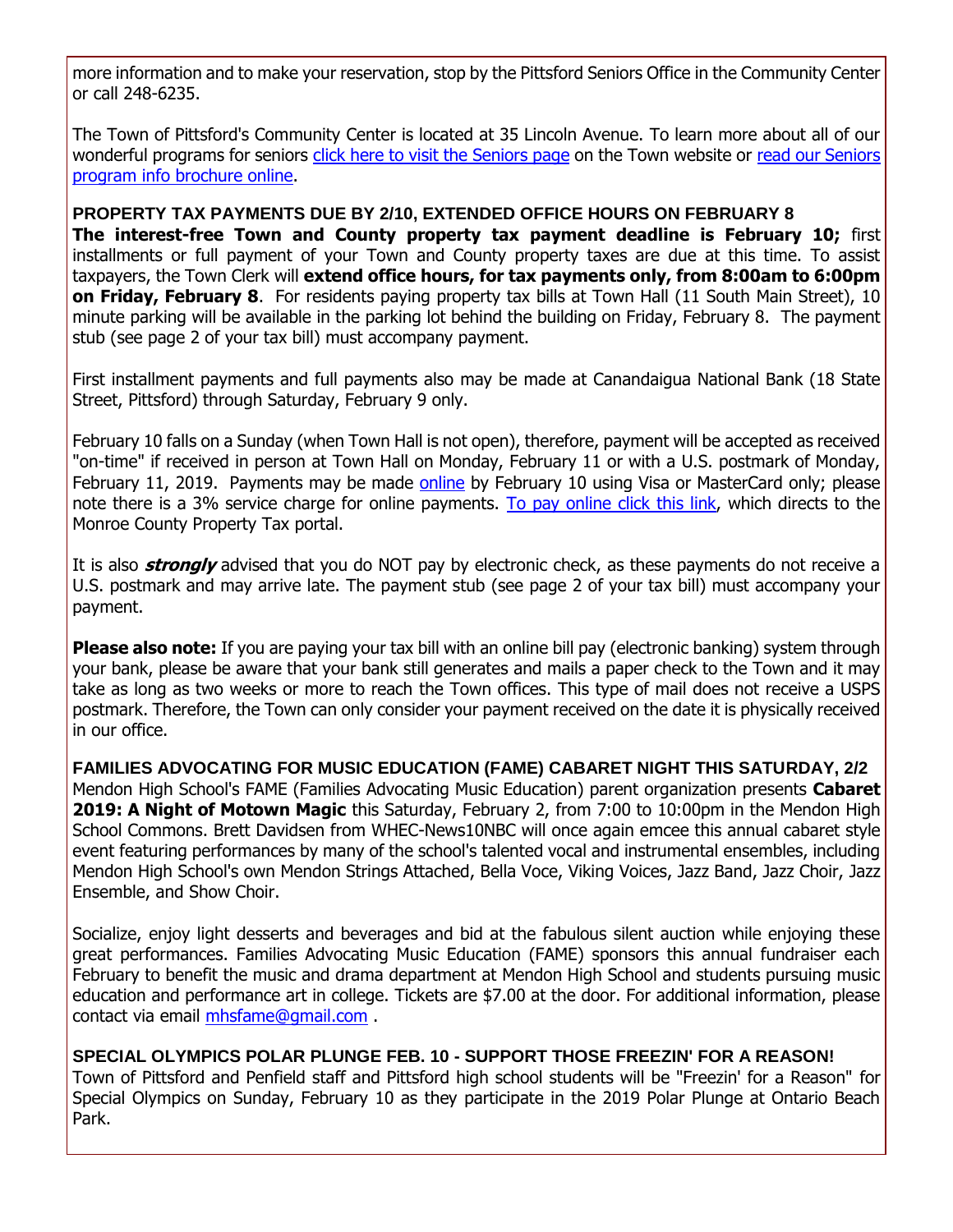**Members of the Mendon Madness and Sutherland SuperFans** teams encourage friends, families and all others to support their efforts by donating online on their behalf to Special Olympics at [http://polarplunge.net.](http://r20.rs6.net/tn.jsp?f=001zY6MyU1Pebu63HhS_eoYwLc8JB6F9MHYdKH1nL4U-g5twfiyhy6pHDYi4kKGzGuGPc8eg6FaHB5slqgDThYI220cVF1HeV5eLZU35XZJip4ez6QLWsO6Xhsc_i0j5V06k3UTSN2xQQsirwxF5bFXy9EGiH6V5aiAQqvf39Huf7bVafkX3HKj-X191h2C6CGlY4z951sDCbE9gDneMiD7-1yCYiPnyYBzz8Mw4BKuFvKPejH72yG7OcrUyq7t6WPRxIKk9bBkRdYFgpX0dFh-zRWDAs3rQdFD&c=uk_8dshUDyJbFG5jUD2Yf1W0qFe4vmmCDDK5hQgnQ72TEIPgJU4MYw==&ch=SE1EsnbNTOE-sysdP3B42qkHjWudvoqov-C5mp69ulw0CqUQ7ozvkg==) Pittsford students have generated more than \$26,000 in donations for Special Olympics over the past five years, providing year-round opportunities for athletic competition to over 3,500 individuals in the Genesee Region. Contact Pat Mallery at (585) 455-6152 for additional information regarding the Mendon Madness or Sutherland Super Fans Polar Plunge teams.

**Town of Pittsford staff will join Town of Penfield staff** for a combined Polar Plunge team - this is our 10th year participating. If you'd like to support the Special Olympics through the Polar Plunge visit their [online donations page.](http://r20.rs6.net/tn.jsp?f=001zY6MyU1Pebu63HhS_eoYwLc8JB6F9MHYdKH1nL4U-g5twfiyhy6pHL7szeCZT4b56DnS57s6-X_-tnvq406gqlgv6eWnO8I7xuMSxpcK6RMUO7Hj4qQo_eUCk7WoPufVzPlQHpyX75qtKDs5vAJ4J39yrsGWCzsDjibuTp4Cn3qKsTgIrYH_Qnzfgx5SVXB48aiX5pP8QpPTP6JfiK6M8O6I_gFd2BLoDha4hukz3CBX-Ig_FLWvC_3ULXcaaaL2l9oSbQbqq6oni6F65Iuynfz5ZEpcYOfggxiiYLcaH5gueN27mqu5gGpLLtRbHzWwxMg30XcC5jKhKZmAiOj8CA==&c=uk_8dshUDyJbFG5jUD2Yf1W0qFe4vmmCDDK5hQgnQ72TEIPgJU4MYw==&ch=SE1EsnbNTOE-sysdP3B42qkHjWudvoqov-C5mp69ulw0CqUQ7ozvkg==)

It's all for a good cause so if you can, please consider supporting a team or joining in the frosty fun!

#### **REMINDERS**

#### **SWEETHEART DANCE IS FEBRUARY 8**

Be sure to join us for the Pittsford Recreation Department's annual Sweetheart Dance to be held Friday, February 8 from 6:30 - 9:00pm at the Spiegel Pittsford Community Center (35 Lincoln Avenue). Girls ages 5 to 13 can dance the night away with their father or a special someone, such as a grandfather or uncle, as their guest.

Music, refreshments and dancing will make this event a memorable evening! A professional DJ will provide music and fun activities. For an additional fee, a photographer will be available to capture the memory with a keepsake photo. You don't want to miss out on this special night so register early as space is limited (\$17 per person). To [register online](http://r20.rs6.net/tn.jsp?f=001zY6MyU1Pebu63HhS_eoYwLc8JB6F9MHYdKH1nL4U-g5twfiyhy6pHK0PZrDNP9bdddrVJit-PfkiniPju0tKZZzJabzZxIhsM8lYFmYg-SO42V0BvoyUYSXLzETaZtVSU3OyY8apu1iqCUbAEvkXb-bwzDqshR7cUtM0cDXmGF2DEwJUKqzSuKed_UQIppeLyM796EeqljgQQjUfPYT9-NrbvLLLOKpUUDlHJGBULEmOHjGWYOy4It4xB7s_xX2GnSsh4YLwV9p_hbFLxZsCOUGIXbMaqjhVPqi47DJ3wl22qTWwTEAgYwnrggOZh_qbTM9JTVKWd005tDQBBPpxZdOZTatiH5aJ&c=uk_8dshUDyJbFG5jUD2Yf1W0qFe4vmmCDDK5hQgnQ72TEIPgJU4MYw==&ch=SE1EsnbNTOE-sysdP3B42qkHjWudvoqov-C5mp69ulw0CqUQ7ozvkg==) click the link and see the "Family and Youth" section, or stop by the Spiegel Pittsford Community Center to register in person.

#### **CHRISTMAS TREE RECYCLING UNDERWAY**

Weather permitting, the Town of Pittsford's Highway Department continues to pick up Christmas trees that have not been taken by residential services. Please place your tree curbside and remove any plastic bagging and all decorations. Christmas trees may also be dropped off at the Highway Garage, 60 Golf Avenue, from 7:00am until dark, Monday through Saturday. All trees gathered will be chipped and reused as mulch. The mulch will be available free to residents in the spring at the East Street storage site located just before the gate to the Town Parks Department office building (enter at 34 East Street).

#### **SEASONAL PARKING RESTRICTIONS IN EFFECT THROUGH APRIL 1, 2019**

In order to facilitate snow removal Town of Pittsford seasonal parking restrictions are in effect from November 15 (this Thursday) through April 1, 2019. Parking of any vehicle on public roads - including state highways and on the shoulder of all roads - is prohibited each year from November 15 through April 1 in all areas within the Town and outside of the Village. Please note violators may be ticketed or towed. Help us keep our roadways safe - during this time, please don't park on or along public roads outside of the Village.

#### **EMERGENCY CLOSINGS INFORMATION**

In the case of major weather events or other emergencies, information about facility closings and program/event cancellations will be announced on the Town's website [www.townofpittsford.org,](http://townofpittsford.org/?utm_source=eNews+1-30-19&utm_campaign=eNews+01-30-19&utm_medium=email) [Facebook](https://www.facebook.com/pages/Town-of-Pittsford/139082619464200)  [page Town of Pittsford,](https://www.facebook.com/pages/Town-of-Pittsford/139082619464200) and [Twitter feed @pittsfordtown,](http://r20.rs6.net/tn.jsp?f=001zY6MyU1Pebu63HhS_eoYwLc8JB6F9MHYdKH1nL4U-g5twfiyhy6pHGlT77KR-sfUivwN3rNpJR9Ni6po1uGdLLv45zm41SKLPNEIQKcjtyc68T2K88OO91GkqJnYC5h0anSd0finm-KsxfQ7xsFrHke_eXvV2CBba6Wn4Cb8L0YBrnj5Tqz8aQ==&c=uk_8dshUDyJbFG5jUD2Yf1W0qFe4vmmCDDK5hQgnQ72TEIPgJU4MYw==&ch=SE1EsnbNTOE-sysdP3B42qkHjWudvoqov-C5mp69ulw0CqUQ7ozvkg==) as well as on local television and radio stations and Pittsford's [Cable Channel 12 government access station.](http://townofpittsford.org/home-channel12?utm_source=eNews+1-30-19&utm_campaign=eNews+01-30-19&utm_medium=email) Channel 12 announcements can be viewed live any time via the [Channel 12 page on the Town website.](http://townofpittsford.org/home-channel12?utm_source=eNews+1-30-19&utm_campaign=eNews+01-30-19&utm_medium=email)

#### **ASL INTERPRETER AT TOWN BOARD MEETINGS**

The Town of Pittsford provides an American Sign Language interpreter at every meeting of the Pittsford Town Board, to interpret for those who need this service.